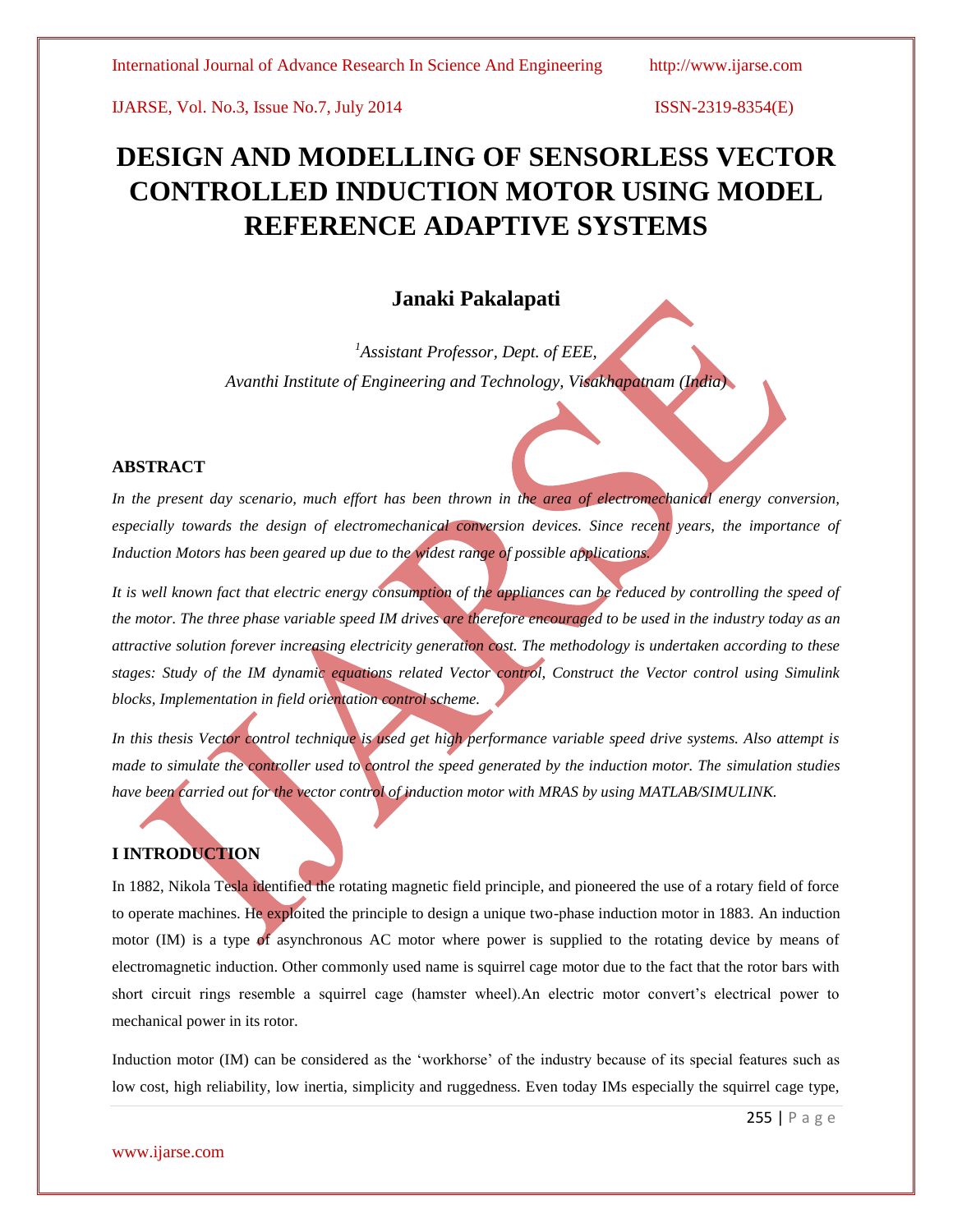#### International Journal of Advance Research In Science And Engineering http://www.ijarse.com

#### IJARSE, Vol. No.3, Issue No.7, July 2014 ISSN-2319-8354(E)

are widely used for single speed applications rather than variable speed applications due to the complexity of controlling algorithm and higher production cost of IM variable speed drives. However, there is a great interest on variable speed operation of IM within the research community mainly because IMs can be considered as a major industrial load of a power system. On the other hand the IMs consume a considerable amount of electricity generated. The majority of IMs are operated at constant speed, determined by the pole pair number and the stator supply frequency.

There are many senseless methods. Which, class to two kinds, open loop and closed loop. Up to this moment, there are many open loop sensorless schemes have been presented bur all of them have many defected by motor parameters like stator currents and stator voltage. But the closed loop method gets very low defected by motor parameters and feedback variable because calculate and estimate process always have feedback to adjust transition error. So, this closed loop control method is manage to estimate rotor speed by two models i.e one is reference model and another one is adaptive model, which is also used to estimate rotor flux and the error of 2 those signals have been adjusted through PI control unit. In this, the paper also concerning about stator resistance estimate method. It gives the result that estimate of rotor speed do not effect by stator resistance.

#### **II RFOC CONTROL SCHEME**

The class- field-orientated control (FOC) controls the d and **q** coordinate stator currents in separate. This control method is based on projections, which transform a three-phase time and speed dependent system into a two coordinate (d and **q** co-ordinates) time invariant system. These projections lead to a structure similar to that of a DC machine control. Field orientated controlled machines need two constants as input references: the torque component (aligned with the **q** co-ordinate) and the flux component (aligned with d co-ordinate). As field-orientated control is simply based on projections, the control structure can handle instantaneous electrical quantities; this makes the control accurate in every working operation (steady state and transient) and independent of the limited bandwidth mathematical model. The speed estimation technique based on MRAS was first proposed by Schauder. This is the best speed estimation techniques for both transient and steady state conditions of the speed response.

Decoupled flux and torque control of an induction machine can be realized by control of phase currents. If the stator voltage vector and stator current are defined in stationary common frame of reference as:

$$
v_s^s = v_{as} + jv_{\beta s} = v_s e^{j\beta_s}
$$
  
\n
$$
i_s^s = i_{as} + ji_{\beta s} = i_s e^{j\epsilon_s}
$$
  
\nWhere: 
$$
v_s^s = \frac{2}{3} \Big[ v_a + av_b + a^2 v_c \Big]
$$
  
\n
$$
i_s^s = \frac{2}{3} \Big[ i_a + ai_b + a^2 i_c \Big]
$$

Voltage equation of rotot in arbitary frame is:

www.ijarse.com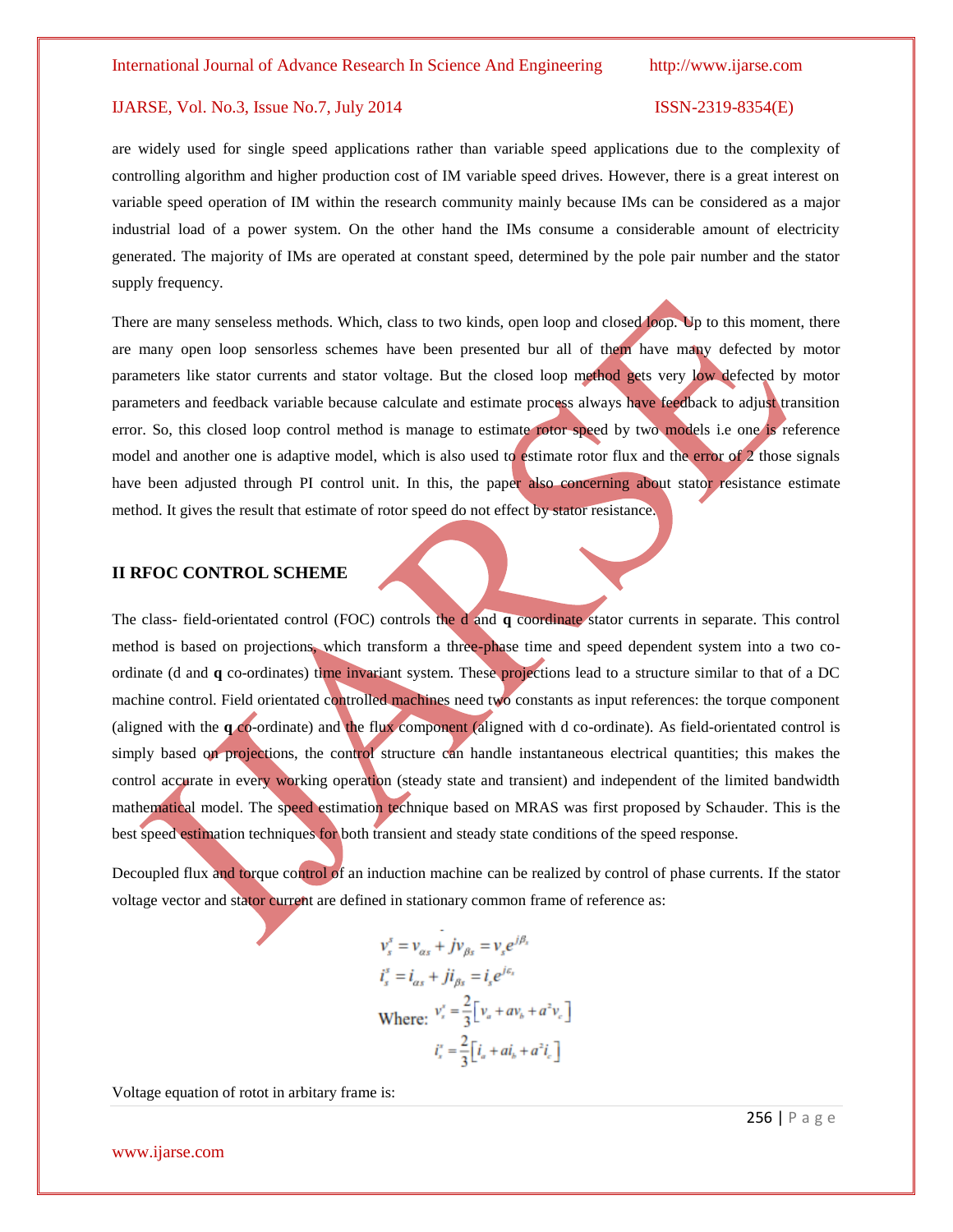International Journal of Advance Research In Science And Engineering http://www.ijarse.com

IJARSE, Vol. No.3, Issue No.7, July 2014 ISSN-2319-8354(E)

$$
v_s = R_s i_s + \frac{d\psi_s}{dt} + j\omega_a \psi_s
$$
  

$$
v_r = R_r i_r + \frac{d\psi_r}{dt} + j(\omega_a - \omega)\psi_s
$$
  

$$
\psi_s = L_s i_s + L_m i_r
$$
  

$$
\psi_r = L_r i_r + L_m i_s
$$

Electromagnetic torque can be express in term of space vector as:

$$
T_e=\frac{3}{2}\,p\,\frac{L_m}{L_r}\,\mathrm{Im}\,\{i_s\psi_r\}
$$

The torque equation change with the new reference frame:

$$
T_c = \frac{3}{2} p \frac{L_m}{L_r} \psi_r \operatorname{Im} \{i_s\} = \frac{3}{2} p \frac{L_m}{L_r} \psi_r i_q
$$

From the rotor voltage equation on the new reference frame, we can get the rotor current as follow:

$$
\underline{i} = [\psi_r - L_m \underline{i}] / L_r
$$

Substitute rotor current to rotor voltage equation, then we get

$$
0 = \frac{1}{T_r} \psi_r + \frac{d\psi_r}{dt} + j(\omega_r - \omega)\psi_r - \frac{1}{T_r} L_m \zeta
$$

Separation into real and imaginary part, we have following equation:

$$
\psi_r + T_r \frac{d\psi_r}{dt} = L_m i_{ds}
$$

$$
(\omega_r - \omega)\psi_r T_r = L_m i_{qs}
$$



**Fig 1: Rotor Flux Oriented Control Scheme**

www.ijarse.com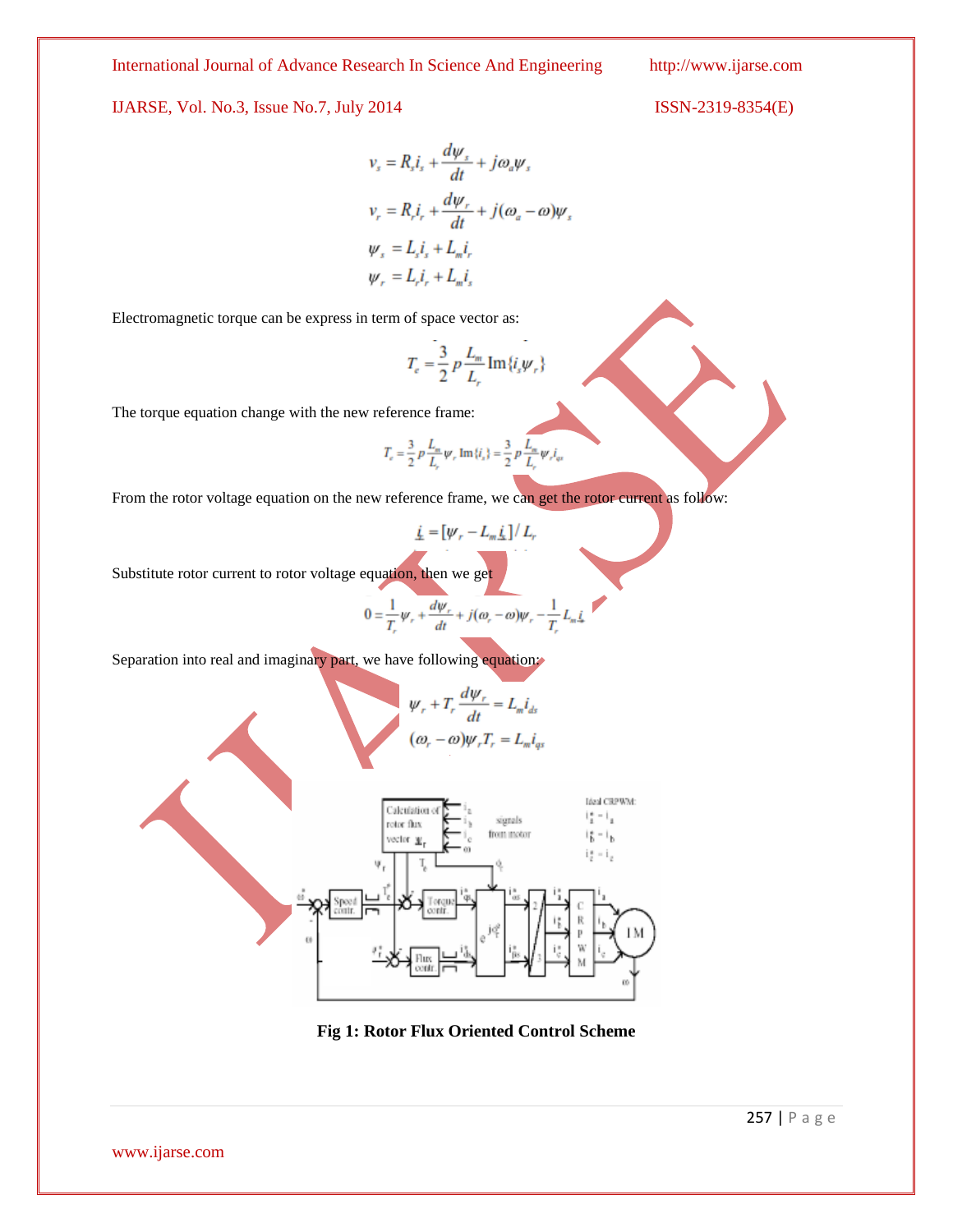#### IJARSE, Vol. No.3, Issue No.7, July 2014 ISSN-2319-8354(E)

Consequently developed torque is proportional to slip frequency. If the stator d- axis current is held constant, torque can be instantaneously. The principal difference is however that in an induction machine both d-axis and q-axis stator current vector, while in a Dc machine excitation and armature current are completely independent as shown in fig 1. [1].

#### **III SENSORLESS CLOSED LOOP**

The accuracy of open loop observes depends strongly on the motor parameters and is effected by feedback signal accuracy, in closed loop estimator the accuracy can be increased and the speed signal give by the MRAS system is better than the open loop increase current or voltage feedback signals is not accurate. In MRAS there are two models which work parallel to estimate flux linkages of induction motor, i.e first is reference input is current and the output flux linkage of this model is to be used. The second model is adaptive, input of it is current and rotor speed, output flux linkage of this model is been adjusted. The figure of MRAS system is illustrated follow [2], [3].



**Fig 2: Model Reference Adaptive System (MRAS)**

In this PI control is used to turn the error state of reference and adaptive model to zero by adjusting the input rotor speed of adaptive model. The estimated speed from PI controller is

$$
\stackrel{\frown}{\omega} = K_p \stackrel{\frown}{\varepsilon_\omega} + K_i \int \varepsilon_\omega dt.
$$

The system block diagram of a conventional MRAS speed observer is shown in fig [3], [4].



### **Fig 3: parallel rotor speed and stator resistance estimation**

The difference of phase angle between outputs of these two models is used by the adaptive mechanism to converge the estimated speed to its true value.

www.ijarse.com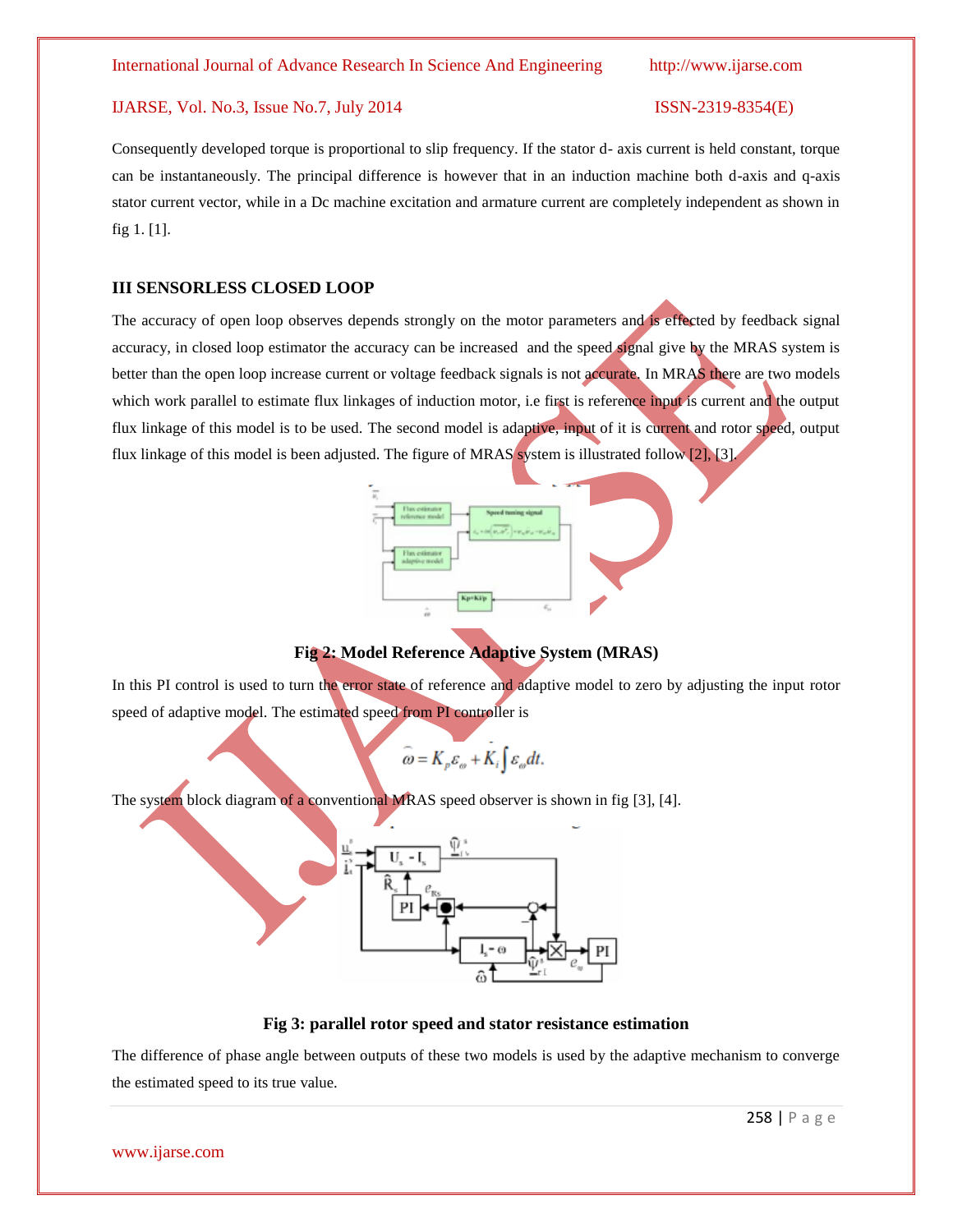International Journal of Advance Research In Science And Engineering http://www.ijarse.com

### IJARSE, Vol. No.3, Issue No.7, July 2014 ISSN-2319-8354(E)

The adaptive mechanism for speed

$$
\widehat{\omega} = K_p \varepsilon_{\omega} + K_i \int \varepsilon_{\omega} dt, \n\varepsilon_{\omega} = im \left( \overline{\psi_r, \overline{\psi_r}} \right) = \psi_{r\beta} \overline{\psi_{r\alpha}} - \psi_{r\alpha} \overline{\psi_{r\beta}} \n\text{The adaptive mechanism for Rs:} \n\hat{R}_s = (K_{pR_s} + \frac{K_{R_s}}{p}).e_s ; \n\mathbf{e}_{Rs}(t) = i_{as}.(\psi_{\alpha r} - \overline{\psi_{\alpha r}}) + i_{\beta s}.(\psi_{\beta r} - \overline{\psi_{\beta r}})
$$

### **IV SIMULATION RESULTS**

The Vector controlled Induction Motor was implemented in MATLB Simulink. This system consisting of Induction Motor Model, Three Phase to Two phase transformation block, Two phase to Three phase block, Flux estimator block and Inverter block.

The simulation have been carried out with speed and resistance estimate parallel and the resistance compensation system was activated after starting.



**Fig 5: Voltages fed from inveter to IM**